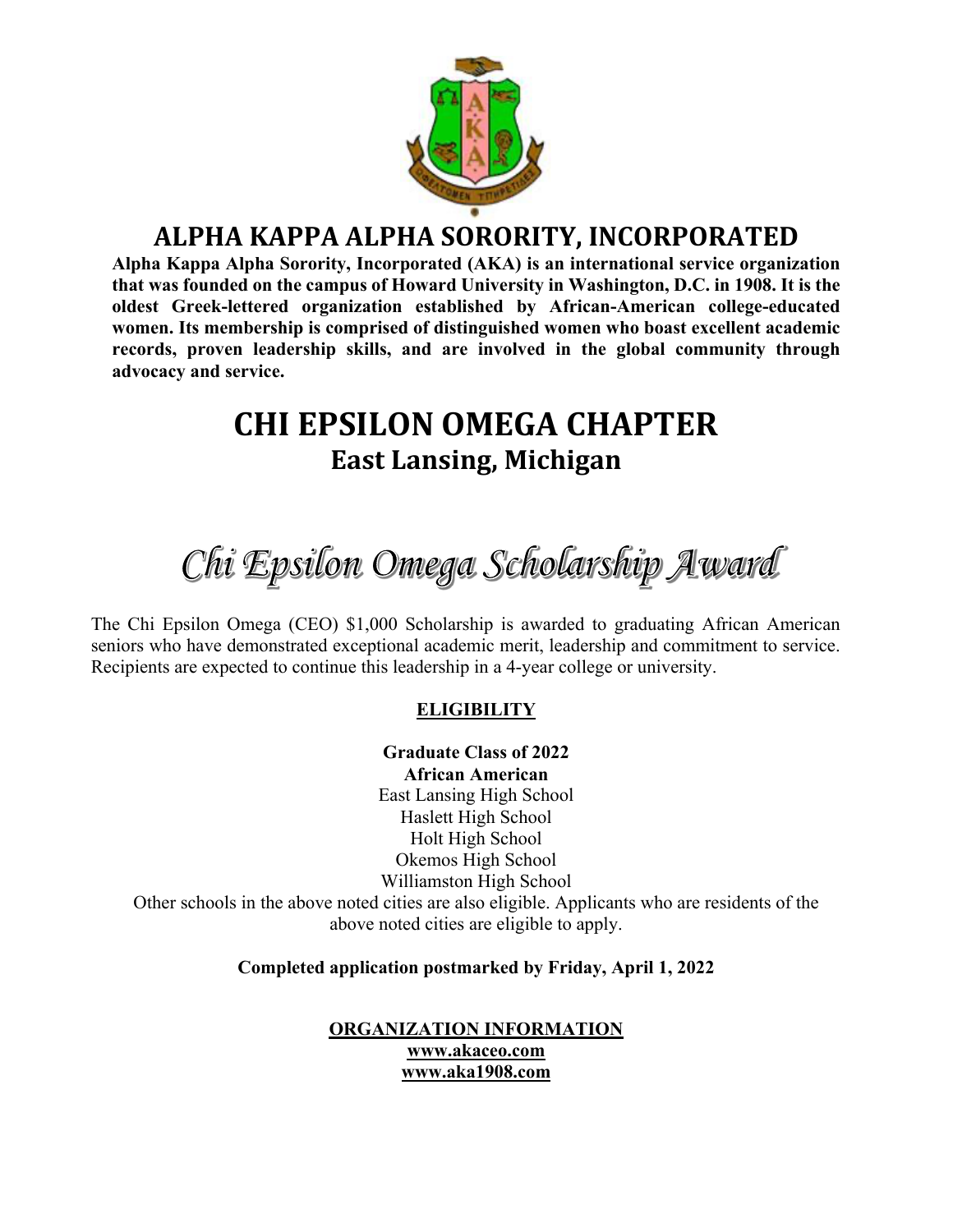

# **Alpha Kappa Alpha Sorority, Incorporated Chi Epsilon Omega Chapter Post Office Box 913, East Lansing, Michigan 48826**

# **APPLICATION FOR SCHOLARSHIP AWARD**

Please type or print legibly. Respond to all sections. Use N/A to indicate "Not Applicable." If typed, essay should be double-spaced in 12-point Times New Roman font. Application should include an official high school transcript, ACT and/or SAT test scores, two (2) essays, and two (2) letters of recommendation. Application postmark deadline: **Friday, April 1, 2022.**

# **A. PERSONAL INFORMATION**

| street                                                                                                                                              | $\overline{city}$           | state | zip code               |
|-----------------------------------------------------------------------------------------------------------------------------------------------------|-----------------------------|-------|------------------------|
|                                                                                                                                                     |                             |       |                        |
| Grade Point Average: (4.0 Scale)                                                                                                                    |                             |       |                        |
| <b>ACT Composite Score:</b>                                                                                                                         | <b>SAT Composite Score:</b> |       |                        |
| List any academic honors, awards, and recognitions you have received in high school:                                                                |                             |       |                        |
| Name of Award                                                                                                                                       | Award Donor                 |       | Date Awarded (MM/YYYY) |
| Name of Award                                                                                                                                       | <b>Award Donor</b>          |       | Date Awarded (MM/YYYY) |
| List any school-related extracurricular activities you have participated in during high<br>school:                                                  |                             |       |                        |
| <u> 1989 - Johann Stoff, deutscher Stoff, der Stoff, der Stoff, der Stoff, der Stoff, der Stoff, der Stoff, der S</u><br>Name of Activity/Club/Team | Position Held               |       | Date (MM/YYYY-MM/YYYY) |
| Name of Activity/Club/Team                                                                                                                          | Position Held               |       | Date (MM/YYYY-MM/YYYY) |
| Name of Activity/Club/Team                                                                                                                          | Position Held               |       | Date (MM/YYYY-MM/YYYY) |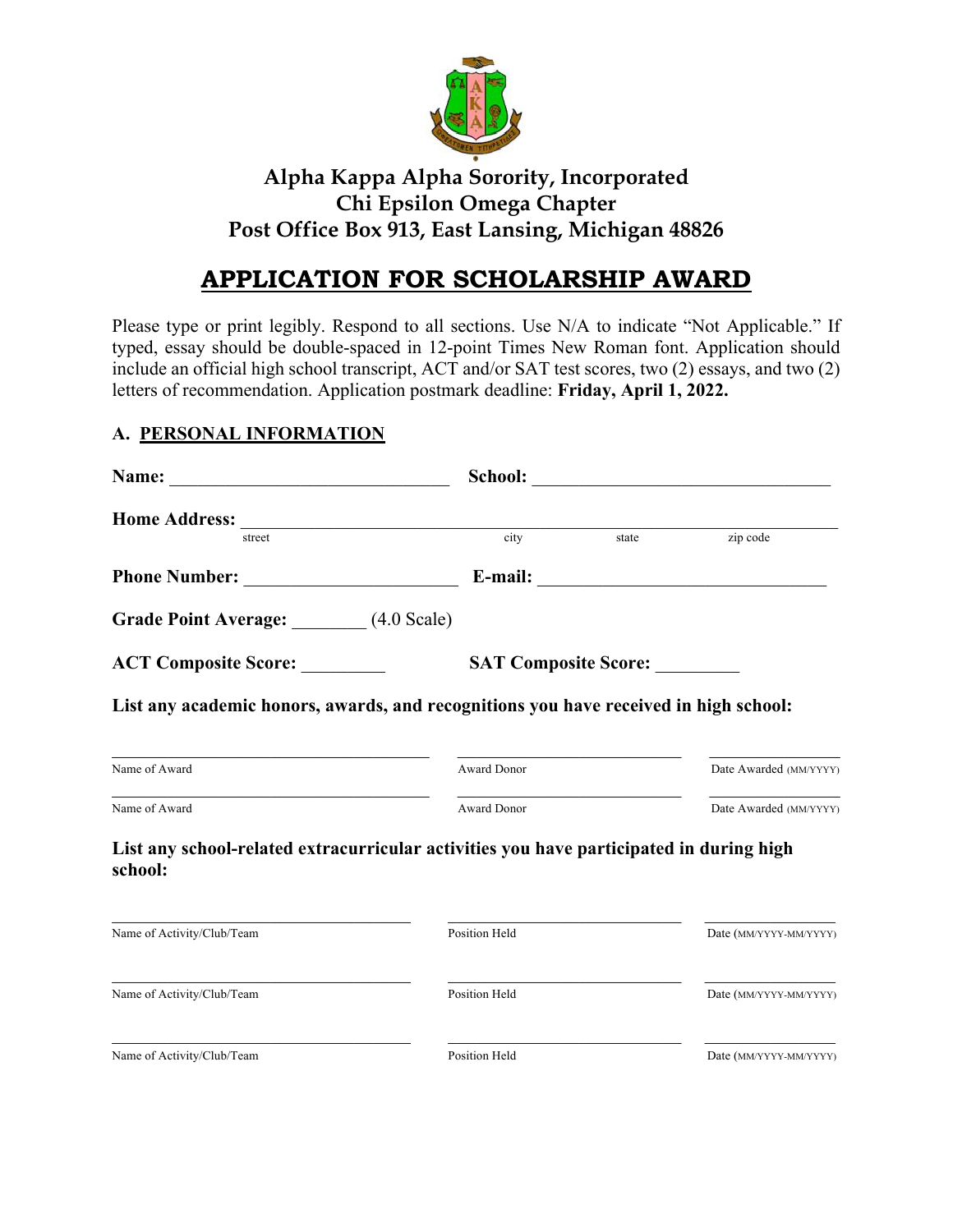# **List any extracurricular honors, awards and recognitions you have received in high school:**

| Name of Award | Award Donor | Date Awarded (MM/YYYY) |
|---------------|-------------|------------------------|
| Name of Award | Award Donor | Date Awarded (MM/YYYY) |

#### **List any community-related extracurricular activities you have participated in during high school:**

| Name of Activity/Club/Team | Position Held | Date (MM/YYYY-MM/YYYY) |
|----------------------------|---------------|------------------------|
| Name of Activity/Club/Team | Position Held | Date (MM/YYYY-MM/YYYY) |
| Name of Activity/Club/Team | Position Held | Date (MM/YYYY-MM/YYYY) |
| Name of Activity/Club/Team | Position Held | Date (MM/YYYY-MM/YYYY) |

## **List any community honors, awards and recognitions you have received in the last four years:**

| Name of Award                                         | <b>Award Donor</b>                     | Date Awarded (MM/YYYY) |
|-------------------------------------------------------|----------------------------------------|------------------------|
| Name of Award                                         | <b>Award Donor</b>                     | Date Awarded (MM/YYYY) |
| List your employment history during high school:      |                                        |                        |
| Company Name                                          | Position Held                          | Date (MM/YYYY-MM/YYYY) |
| Company Name                                          | <b>Position Held</b>                   | Date (MM/YYYY-MM/YYYY) |
| List colleges to which you have applied:<br>accepted: | List colleges to which you have been   |                        |
|                                                       |                                        |                        |
| List your intended Major/Program study:               |                                        |                        |
|                                                       | (Indicate "Still Deciding" if unknown) |                        |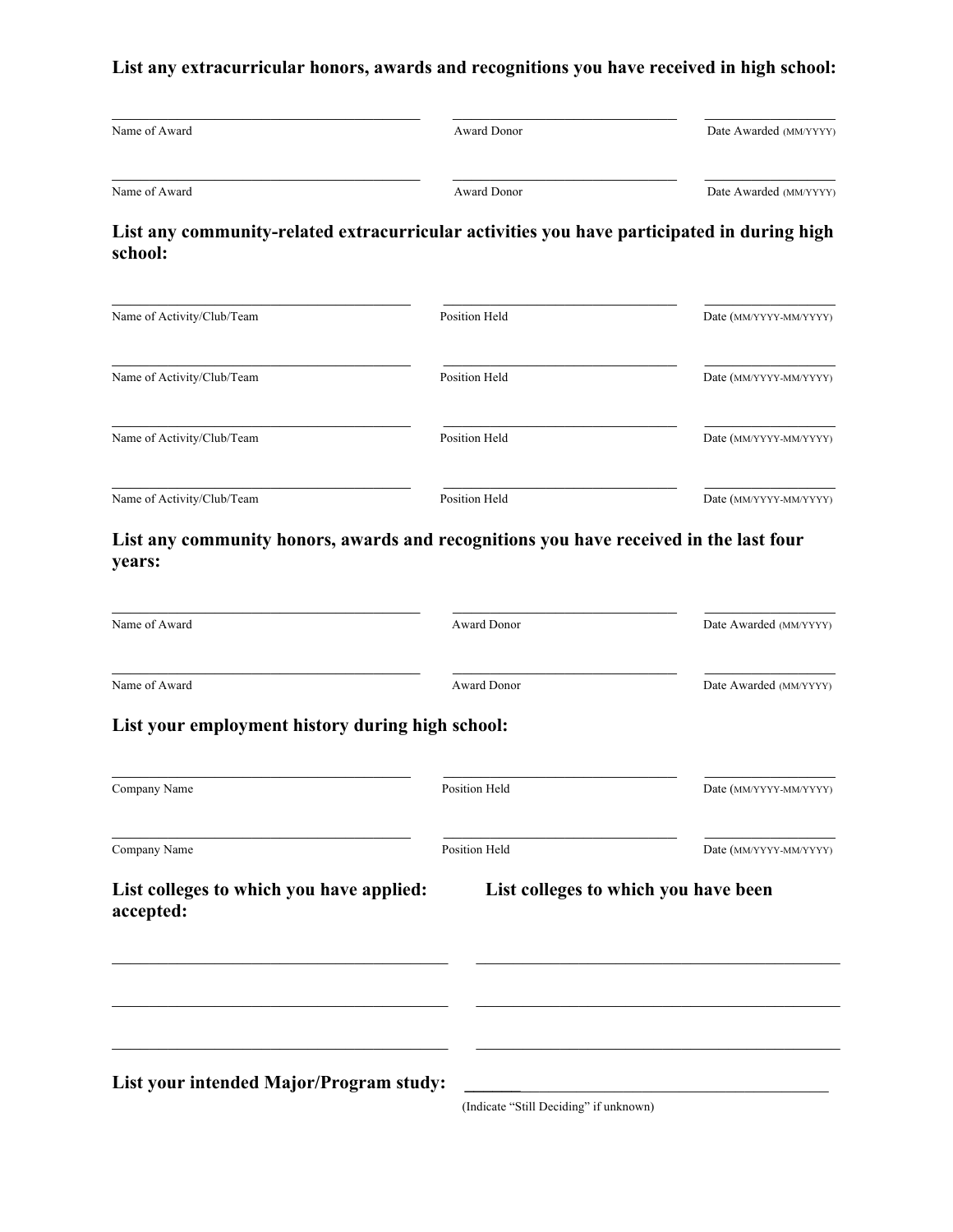|            | List financial assistance (by college) including scholarships, grants, work study and/or<br>loans you have been awarded or expect to receive; OR attach copies of college awards<br>letters and any scholarship award letters from private donors. |
|------------|----------------------------------------------------------------------------------------------------------------------------------------------------------------------------------------------------------------------------------------------------|
|            |                                                                                                                                                                                                                                                    |
|            |                                                                                                                                                                                                                                                    |
|            |                                                                                                                                                                                                                                                    |
|            | Provide the following parent, guardian, and family information:                                                                                                                                                                                    |
|            |                                                                                                                                                                                                                                                    |
|            |                                                                                                                                                                                                                                                    |
|            |                                                                                                                                                                                                                                                    |
|            |                                                                                                                                                                                                                                                    |
|            | Number of siblings currently at home: Number of siblings attending college: ____                                                                                                                                                                   |
|            | *I certify that the information I have provided on this application is accurate to the best of my<br>knowledge, and that the essays submitted are the original work of this applicant.                                                             |
| Signature: | Date:                                                                                                                                                                                                                                              |

## **B. ESSAYS**

## **Write two (2) separate essays addressing the following topics:**

- 1. Describe how any of the following have influenced your college choice: person (activist, athlete, musician, social media influencer) ; an event; movie; television program; book What type of influencer would you want to be to have the greatest community impact? Be specific**. (150-200 words)**
- 2. How will this scholarship assist you financially during your first year in college? Be specific. **(100-150 words)**